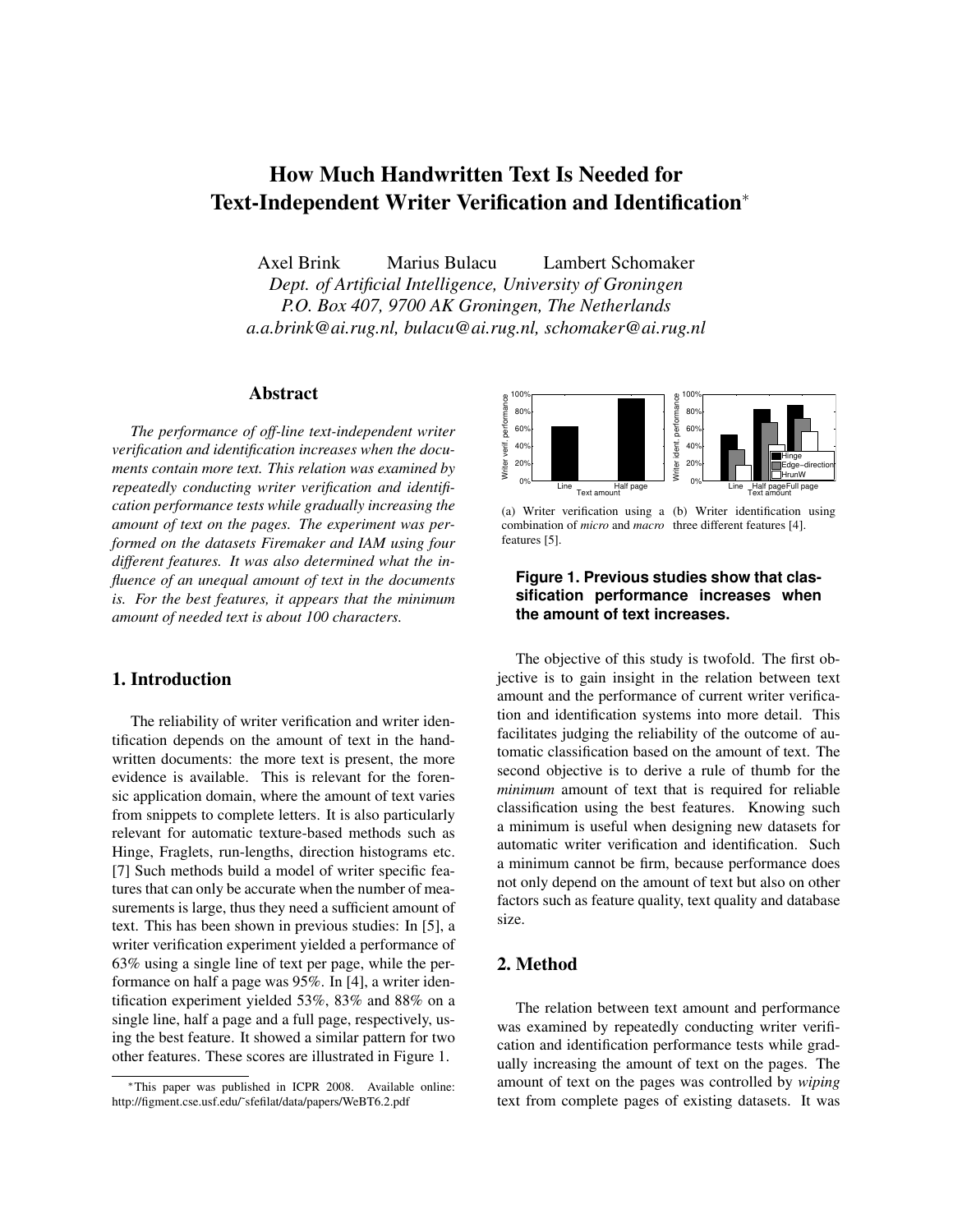also determined what happens when one of the compared documents contains little text (a partially wiped page) while the other contains a lot (a full page). In the following subsections, the building blocks of the experiment are presented. The last subsection shows how these blocks were put together in a series of performance experiments.

## 2.1. Datasets

Two handwriting datasets were used: Firemaker [10] and IAM [6], which can be obtained from the respective authors. Firemaker is a dataset consisting of Dutch text handwritten by 251 students; each student wrote four pages of which we used page 1 and page 4. Page 1 contains a fixed text consisting of 612 alphanumeric characters; page 4 contains free text of 252 characters on average. Both pages were written in natural handwriting and scanned at 300 dpi. The IAM dataset contains handwritten English text written by 657 subjects; the number of pages written by the subjects varies. The pages were written in natural handwriting and scanned at 300 dpi.

Both datasets were split in two parts: part *Q* represents questioned documents and part *S* represents sample documents. This mimics the realistic forensic scenario where the authorship of questioned documents is to be determined while a database of documents of known authorship exists. Not all documents in the original datasets were put in *Q* or *S*: pages with less that 200 characters were discarded and the same happened to pages of writers that wrote only one page. Of the remaining pages, for every writer, the page containing the most text was added to *S* and the next page was added to *Q*. Additional pages were discarded as well. For the Firemaker dataset, the resulting sets *Q* and *S* both contained 192 scans (118 pages were discarded). For the IAM dataset, *Q* and *S* both contained 298 scans (378 pages were discarded).

#### 2.2. Text wiping

We present  $line_{\mu}$ , a method to wipe handwritten text on a line-by-line basis until an estimated  $n$  characters remain. It is natural to use a line-based approach because it is straightforward and it keeps the appearance of the handwriting almost intact. The general idea is to wipe some lines completely and one line partially. This approach requires that the text lines can be separated well. This is not feasible in general free text but it is relatively easy in the Firemaker and IAM dataset, because the text lines are quite horizontal and the overlap between descenders and ascenders of con-



**Figure 2.** α **varies on the scans of the Firemaker dataset.**

secutive lines is minimal. The locations of the text lines can be found with projection histograms. For the Firemaker and IAM datasets, this has already been done in [2] and [6] respectively. From these publications, the coordinates of boxes around the text lines were re-used for this experiment.

Based on these boxes and a desired number of characters  $n$ , the handwritten text can be wiped. Ideally, after wiping, exactly  $n$  characters would remain. In practice, this is not possible, because it is not yet possible to segment free text into characters. Instead,  $n$  is converted to a desired number of ink pixels:  $d = \alpha \cdot n$ . The variable  $\alpha$  denotes the average number of ink pixels per character on the page, which can be computed by dividing the number of dark pixels in the image by the number of characters in the transcription. As an example, Figure 2 illustrates the distribution of  $\alpha$  on the scans of the Firemaker dataset.

The next step is to remove full text lines by filling the bounding boxes with white pixels. The lines are wiped in random order while maintaining a variable r, the number of remaining ink pixels on the page. When wiping the next line would decrease  $r$  below  $d$ , the line contains too much ink to be removed entirely. That line is wiped partly as follows. First, the vertical projection histogram of the line is created and then smoothed using a Gaussian window. The valley that is closest to the point where  $r = d$  is designated as the cutting point. The right part of the line is wiped starting from this point. This approach makes it likely that the cut is made between characters and not through characters, thus lowering the risk of damaging the letter shapes. See Figure 3 for an example.

#### 2.3. Feature extraction

Four methods were used to compute writer features: *Hinge*, *Fraglets*, *Brush* and *HrunW*. These features will be briefly introduced; refer to the respective papers for the details. The *Hinge* feature [3] is a normalized histogram of angle combinations that are measured on the boundaries of the ink. This encodes slant and curva-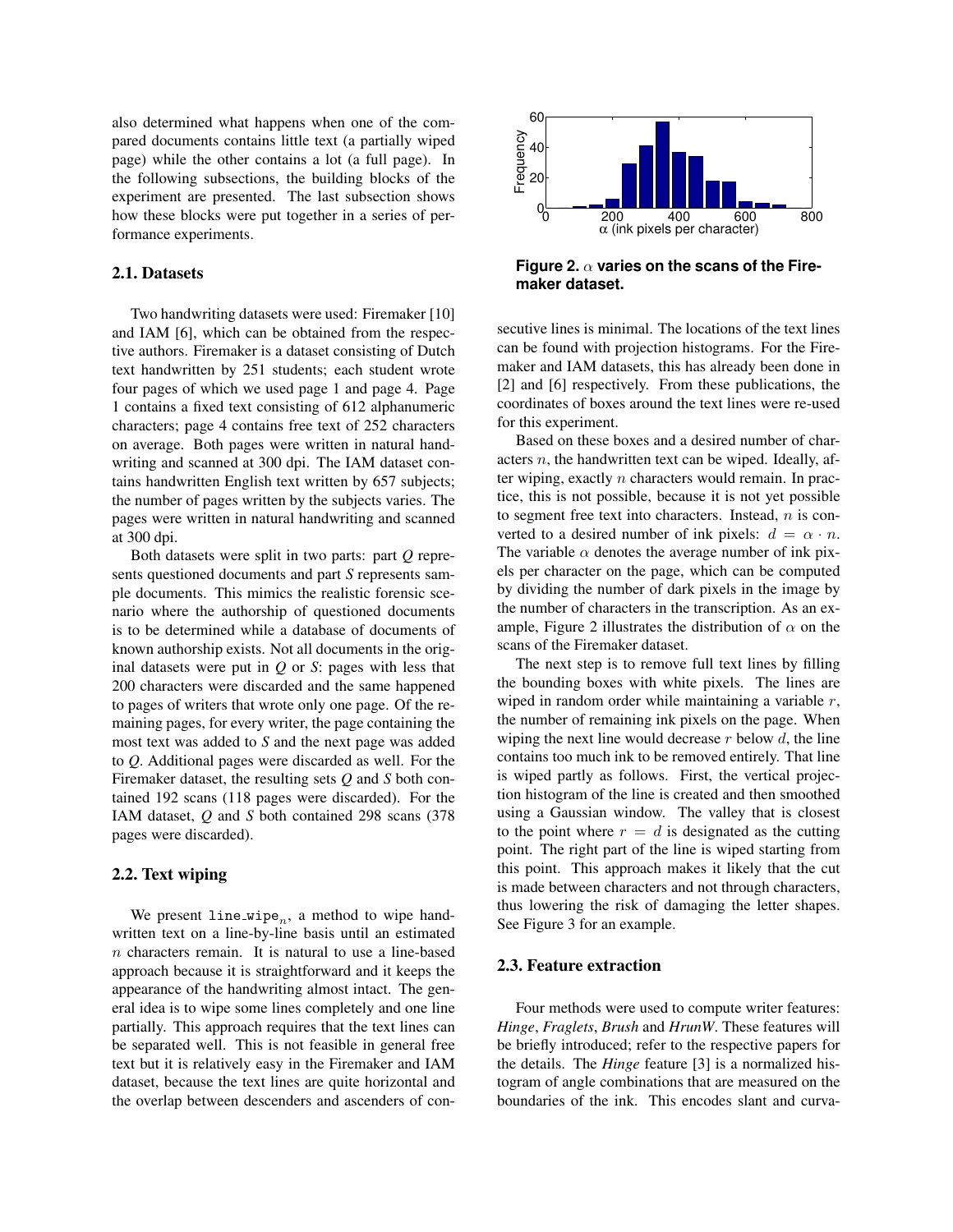Het ruimberchip land naart de man.<br>A alien stept uit het ruimberchip. De man frijgt een klap op zijn neus. De alien<br>gaat terug naar zijn ruimteschip, doct

Het unimberchip land naart de man

good ferry noon rip ruimle

# **Figure 3. Text before (top) and after (bot** $tom)$  line\_wipe<sub>n=50</sub> was applied. In this **example, actually 51 letters remained.**

ture. The *Fraglets* feature (also known as fCO3) [8] is a normalized histogram of usage of ink blobs from a codebook. This encodes allograph usage. It uses a codebook that was trained on all four pages of the first 100 subjects of the Firemaker dataset. The *Brush* feature [9] is a histogram of ink intensities at stroke endings. It encodes pen landing and lifting habits. The *HrunW* feature [1, 9] is a histogram of horizontal white run-lengths. This encodes within- and between-letter spacing.

#### 2.4. Writer verification

Writer verification is the process of determining whether two documents have been written by the same person. In forensic practice, the two compared documents are usually a questioned document and a sample document. In automatic classification, the documents are assigned to the same writer if (and only if) their feature similarities are below a threshold. This threshold is learned from the data: smooth distributions of between- and within-writer feature distances are created using Parzen windowing. Using these distributions, the expected ratio of false positives and false negatives can be balanced according to the preference of the user. Since such a preference was not available, the threshold was set such that the expected rate of false positives and false negatives was equal; the *equal-error rate* (EER). The EER was used as the performance measure for writer verification.

#### 2.5. Writer identification

Writer identification is the process of searching for suspected writers in a database of handwritten sample documents, given a questioned document. The resulting hit list is sorted by feature distance to the questioned

document and typically has a fixed size of 1 (*top-1*) or 10 (*top-10*). For performance assessment, every  $q \in Q$ was once treated as the query. A performance measure for writer identification is the fraction of query documents for which a document of the same writer actually appears in the hitlist.

### 2.6. Experiment

In the experiment, the building blocks described in the previous subsections were put together to create graphs that show the relation between text amount and performance: while varying the number of characters  $n$ , the performance of both writer verification and writer identification were computed. This was done in two variants: in one variant, the documents in part Q and  $S$  of the dataset were both wiped such that they contained the same number of characters  $n$ . In the other variant, only the pages in Q were wiped, while the documents in S remained intact. This distinction respects the difference in text amount between the compared documents in forensic practice. Algorithm 1 outlines the experiment in pseudocode. The functions named split dataset, line wipe, f, WV, and WI, were described in the previous subsections (without explicitly naming them). The algorithm was run on both the Firemaker and IAM dataset, using the features Hinge, Fraglets, Brush, and HrunW.

Algorithm 1 Complete experiment for a dataset  $D$  and a feature function f. Compute performance of writer verification and identification, with equal and unequal amounts of text.

 $Q, S = \text{split\_dataset}(D)$ for all n in [4, 9, 16, 25, ..., 196, 200] do  $QW = \mathtt{line\_wipe}_n(Q)$  $F_{OW} = f(QW)$  *(compute features)*  $SW = \mathtt{line\_wipe}_n(S)$  *(for equal text amount\*)*  $F_{SW} = f(SW)$  *(compute features)* verif  $\text{perf}(n) = \text{WV}(F_{QW}, F_{SW})$ ident perf $(n) = \text{WI}(F_{QW}, F_{SW})$ end for \* For unequal text amount:  $SW = S$ 

## 3. Results

Figure 4 shows the results of the experiment. The eight graphs each represent a combination of a feature and a dataset. In each graph, the Top-1 and Top-10 performance and the verification EER are shown; each in a variant of equal-text amount and unequal-text amount. The graphs confirm that the Hinge is a strong feature, closely followed by the Fraglets feature. They also clearly show that increasing the amount of text also